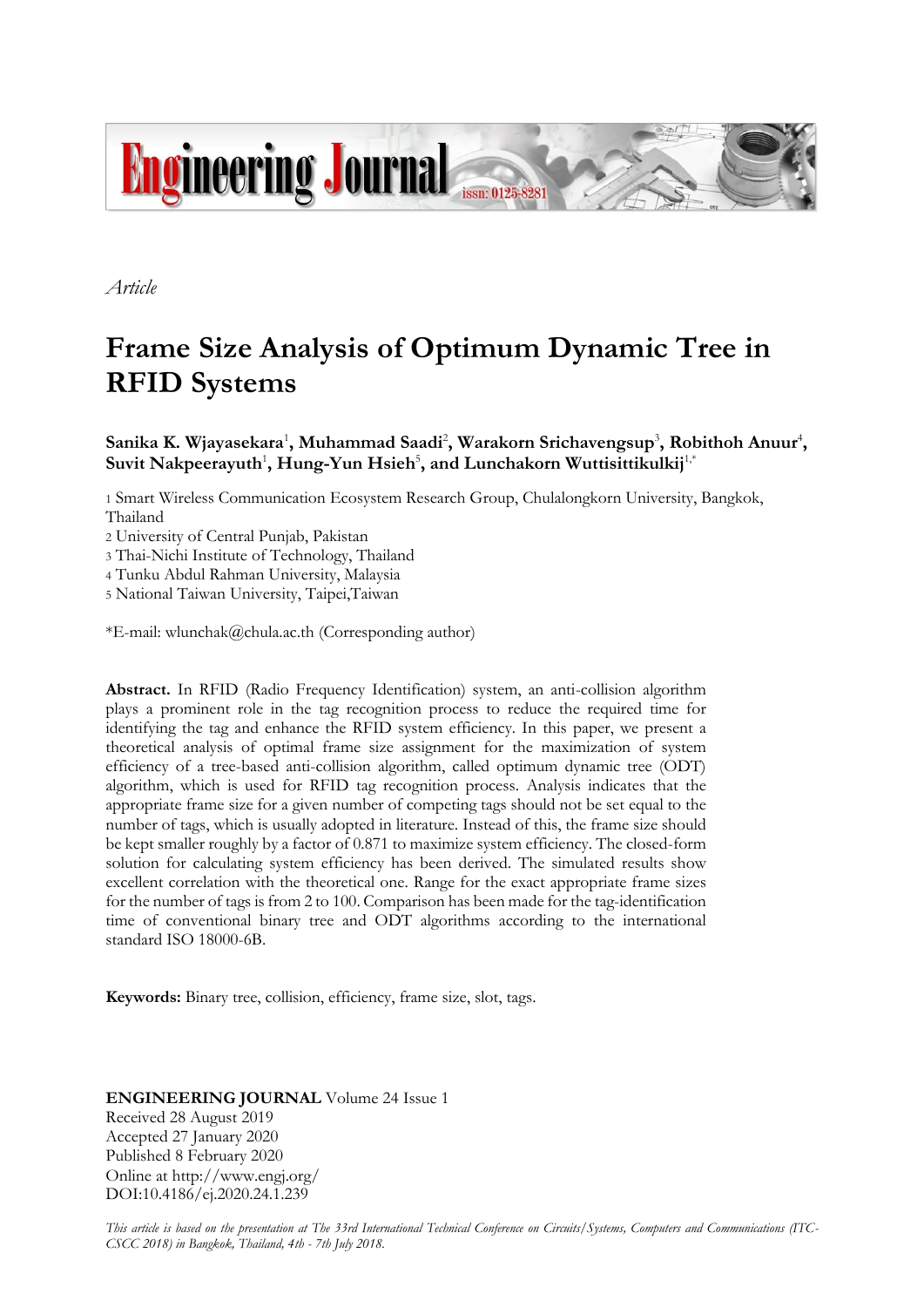# **1. Introduction**

Collision Resolution Algorithm (CRA) plays a vital role in resolving the collision for a multi-access communication system. In such a system, many users randomly access the shared medium without having any prior coordination among them. As a result, collision happens when two or more user's packet overlap each other. In case of collision, the packet needs to be transmitted again. CRA determine necessary actions in order to enhance the efficiency for the identification process of the collided user/packet while improving overall system efficiency [1, 2].

Radio frequency identification (RFID) is a multiuser communication practice, where multiple RFID tags can simultaneously transfer the messages to an RFID reader in its interrogation zone through a shared RF channel. The RFID reader is a powerful component having enough computational memory and resources. The RFID tags range from the smart active tags to the passive tags. Active tags use their own battery power to activate while the passive tags totally depend on its reader transmission power. The passive tags are commonly deployed in RFID communication systems due to the lower cost. The main objective of an RFID reader is to identify the tags within its coverage area while utilizing lesser energy and time consumption. However, the concurrent messaging from several tags to the reader leads to a problem termed as tag collision, where the reader denies the identification of the tags. In this scenario, messages are retransmitted and consume more system resources leading to an inefficient system performance [3-6].

The CRAs are required in order to handle the tags collision problem effectively and improving the efficiency of RFID systems. There are many anti-collision algorithms for fast tag identification and can be mainly categorized into two groups namely, ALOHA and tree-based algorithms [7,8]. In an ALOHA-based algorithm such as slotted ALOHA, Framed Slotted ALOHA (FSA) and Dynamic Frame Slotted ALOHA (DFSA), the time is divided into timeslots and a set of timeslots form a frame. The tags can randomly send their responses at each slot or frame. In Frame Slotted ALOHA (FSA), a fixed frame size is being used throughout the whole process of tag identification and the maximum achievable stable efficiency is  $1/e$ . In contrast, the Dynamic Framed Slotted ALOHA (DFSA) implement variable frame size depending on the number of tags in the system. Although the ALOHA-based algorithms are simple, but how many timeslots are needed for the reader to identify all tags is unknown. The tree-based algorithms sub-group the collided tags recursively in a tree structure until each leaf node of the tree structure left with zero or one tag. Hence, all tags can be known within a certain timeslot. The treebased algorithms are practically more ideal and focused in this paper [9-14].

In [15, 16], the tree algorithm has been used as a multiple access protocol for wireless communication systems In [16], the author has introduced a Binary Tree Algorithm (BTA) where the collided tags are grouped into two subgroups along with the tree structure until the leaf nodes in the tree structure contain only one tag or none. BTA has an efficiency of 34.6% and can be improved up to 36.6% with the help of ternary tree algorithm (TTA), where the collided tags are resolved by further grouping them into three sub-groups. M-ary tree concept can also be found in the literature [17], where the collided tags are divided into M number of sub-groups instead of two or three as in BTA or TTA respectively [17, 18]. In addition, [16] initiated a binary tree based Optimum Dynamic Tree (ODT) algorithm with an optimum efficiency of 42.9% under infinite tag population which proved to be more efficient as compared to the conventional tree algorithms. The ODT process is performed in two steps. Initially, the tags compete in a frame where the frame size is dependent on the number of tags in the system. Secondly, the collided slots in this frame are cleared using BTA. Later in 2013, the ODT algorithm adopted in [19], and introduced a Splitting Binary Tree Slotted ALOHA (BTSA) algorithm with a system efficiency of 42%. This algorithm gives the highest practical efficiency of 42% up-to-date. Therefore, it is interesting to investigate the ODT algorithm, which nearly enhances 7% of system efficiency using the splitting-based technique.

In this work, we analyzed the ODT algorithm and deduced a closed-form mathematical expression of the ODT system efficiency. Furthermore, we presented that higher system efficiency can be achieved when the frame size (L) is equal to  $\beta N$ , where the  $\beta$  is the multiplicative factor use in ODT algorithm for any range of tags ( *N* ) to achieve the optimum  $L$ . In order to use ODT algorithm for practical RFID applications, it's easy to use lookup table which is derived for a smaller number of tags.

The rest of the paper is structured as follows. We describe the BTA and ODT algorithms in Section 2 and in Section 3, the collision arbitration process of the ISO 18000-6 TypeB protocol is given. The analysis of the ODT algorithm is shown in Section 4 with the relationship between the optimum frame sizes and the number of tags. Section 5 describes the results and discussions. We conclude our work in Section 6.

# **2. The Description of Binary Tree and Optimum Dynamic Tree Algorithms**

# **2.1. Basic Binary Tree Algorithm (BTA)**

Basic Binary Tree Algorithm (BTA), also known as fair tree, is originally introduced by Capetanakis [16]. In BTA, the collided users are grouped into two subgroups until the collision-free subgroups are created. In Fig. 1, a BTA execution example is presented based on the Depth First Search (DFS) considering a finite population with six users (ABCDEF) in a system.

ISO 18000-6 Type B, as the RFID air interface communication standards at 860-960 MHz [20] uses the BTA as the collision arbitration algorithm and it has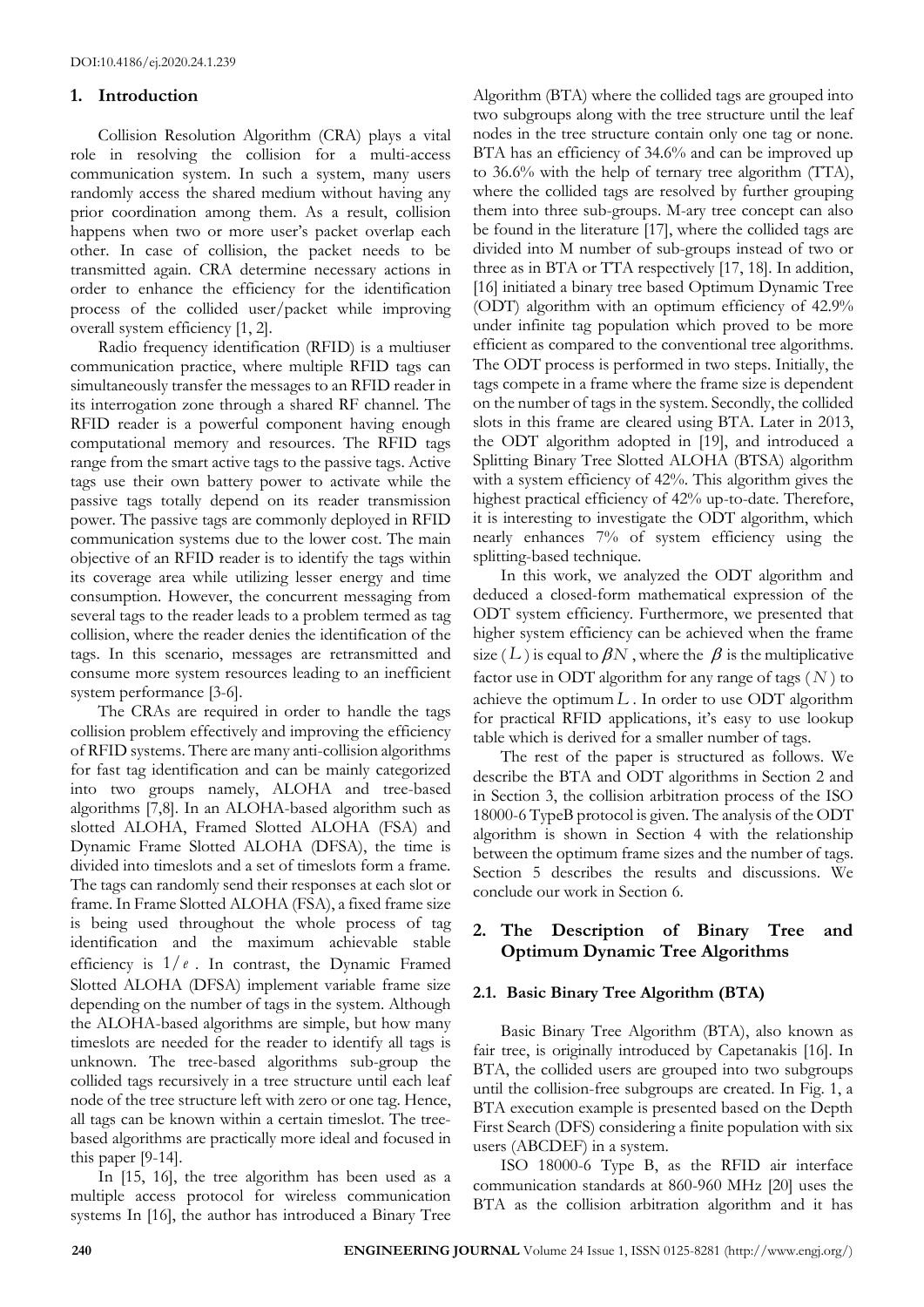adopted the DFS approach in BTA in order to identify the RFID tags. According to the DFS tree branching procedure, the initially collided users (in the initial slot) can be split into two subgroups. The collided tags in the first subgroup can be further subdivided and transmitted in the respective slot. This mechanism will repeat until all the collided users in the first subgroup succeed, and then, followed by the second group of the initial slot until all the collided users succeed.



Fig. 1. An execution example of BTA with six initial collided users.

#### **2.2. Optimum Dynamic Tree**

The initial prototype of the optimum dynamic tree (ODT) algorithm is introduced in [16] in order to improve the average efficiency of the elemental binary tree algorithm. In the ODT algorithm, the users are initially split into K slots, without making all the users compete for the first slot which may result in a collision and a waste of a slot. Then, the collision resolution follows the same instructions of the binary tree algorithm as earlier explained. The term dynamic is used since K may vary according to the number of users in the system. Figure 2 shows the six tags (ABCDEF) identification processes which uses the ODT algorithm as the tag identification algorithm. In this example, we consider the initial splitting frame size as six.



Fig. 2. An execution example of ODT for six users with initial splitting frame size of six.

# **3. Binary Tree Collision Arbitration in the ISO 18000-6 Type B standard**

As aforementioned in Section 2.1, BTA is the collision arbitration algorithm used in ISO 18000-6 Type B RFID air interface communication standards at 860-960 MHz [20]. In the Type B standard, tags maintain two types of hardware parts; a random generator to generate '0' and '1' and 8 bits counter namely COUNT. The collided tags are split into two subgroups based on the randomly generated binary value of '0' and '1' and this process is continued until all the tags are identified without any collision. The COUNT value is used to track the tag's position in the tree structure whereas the tags with the COUNT value equal to '0' can transmit their IDs to the reader.

We can summarize the collision arbitration process of Type B standard as follows in detail with the help of the tag state transition diagram shown in Fig. 3.

- **Step 1:** The reader sends the SELECT command which is used to identify the subgroup of tags joining the collision arbitration process. The selected tags are moved from READY state to ID state and set their COUNT to '0'. The tags whose COUNT value is '0' can transmit their IDs to the reader.
- **Step 2:** If the reader receives several responses then a FAIL command is sent back to the tags.
	- **Step 2a:** The tags with COUNT '0' generate a random number '0' or '1' and add it to its counter and the rest of the tags increment the COUNT. The tags COUNT with '0' transmit their IDs again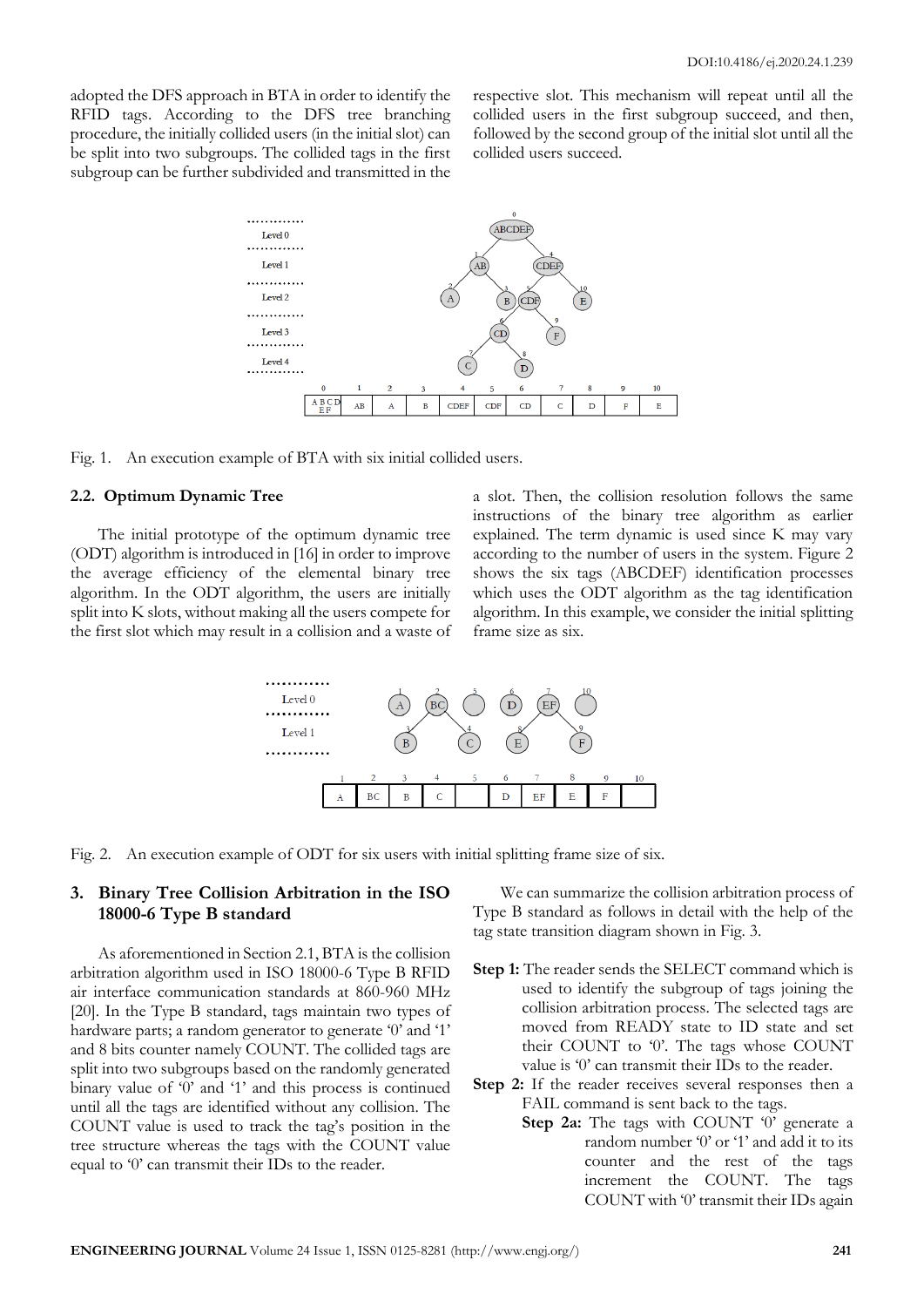and other tags with none zero counter values remain silent.

- **Step 3:** If the reader doesn't receive any response, then a SUCCESS command is sent back to the tags.
	- **Step 3a:** All the tags receiving the SUCCESS command decrement their COUNT values. Then the

tags with COUNT '0' shall transmit their IDs to the reader.

- **Step 4:** If the reader receives only one response then a DATA\_READ command with the received ID are sent back to the corresponding tag.
	- **Step 4a:** If the corresponding tag successfully receives the DATA\_READ command, it will move to the DATA EXCHANGE state and transmits its data. Then the reader sends the SUCCESS command

and after receiving the SUCCESS, all the tags in the ID state decrement their counter values.

The reader maintains a counter value which is used to identify the termination of the tag identification process. When the reader's counter value becomes zero, the identification process is terminated. When the reader sends the SUCCESS command, the counter value increments by one and after sending a FAIL command, the counter value decrements by one. To terminate the tag identification process, the reader's counter value is used. Figure 4 shows an example of identifying three tags  $(n_A,$  $n_B$ , n<sub>C</sub>) using Type B standard by following the abovementioned collision arbitration process from Step 1 to Step 4a.



Fig. 3. State transition diagram of a tag based on ISO 18000-6 Type B standard [20].

| Level 0                                                                     |              |             | $(n_{A}n_{B}n_{c})$ $n_{A}=0, n_{B}=0, n_{c}=1$ |                   |  |  |  |  |  |  |
|-----------------------------------------------------------------------------|--------------|-------------|-------------------------------------------------|-------------------|--|--|--|--|--|--|
| $n_A=1$ , $n_B=1$                                                           |              |             |                                                 |                   |  |  |  |  |  |  |
| Level 1                                                                     | nang         |             | $n_{\rm c}$                                     |                   |  |  |  |  |  |  |
|                                                                             |              |             |                                                 |                   |  |  |  |  |  |  |
| Level <sub>2</sub><br>$n_A=0$ , $n_B=1$<br>$(n_{\rm A}n_{\rm B})$ $\lfloor$ |              |             |                                                 |                   |  |  |  |  |  |  |
|                                                                             |              |             |                                                 |                   |  |  |  |  |  |  |
| Level 3<br>$n_B$<br>$n_A$                                                   |              |             |                                                 |                   |  |  |  |  |  |  |
|                                                                             |              |             |                                                 |                   |  |  |  |  |  |  |
| Generated Random Number                                                     |              |             |                                                 |                   |  |  |  |  |  |  |
| <b>Reader Command</b>                                                       |              | Tag COUNT   |                                                 |                   |  |  |  |  |  |  |
| (Reader COUNT)                                                              | nд           | $n_{\rm B}$ | $n_{c}$                                         | <b>Status</b>     |  |  |  |  |  |  |
| SELECT(0)                                                                   | 0            | 0           | $\Omega$                                        | Collision         |  |  |  |  |  |  |
| FAIL(1)                                                                     | 0            | 0           | 1                                               | Collision         |  |  |  |  |  |  |
| FAIL(2)                                                                     | 1            | 1           | $\overline{2}$                                  | Idle              |  |  |  |  |  |  |
| SUCCESS(1)                                                                  | $\mathbf{0}$ | $\Omega$    | 1                                               | Collision         |  |  |  |  |  |  |
| FAIL(2)                                                                     | 0            | 1           | 2                                               | Identified        |  |  |  |  |  |  |
| SUCCESS(1)                                                                  |              | 0           | 1                                               | Identified        |  |  |  |  |  |  |
| SUCCESS(0)                                                                  |              |             | 0                                               | <b>Identified</b> |  |  |  |  |  |  |

Fig. 4. An example of identifying three tags using ISO 18000-6 Type B standard.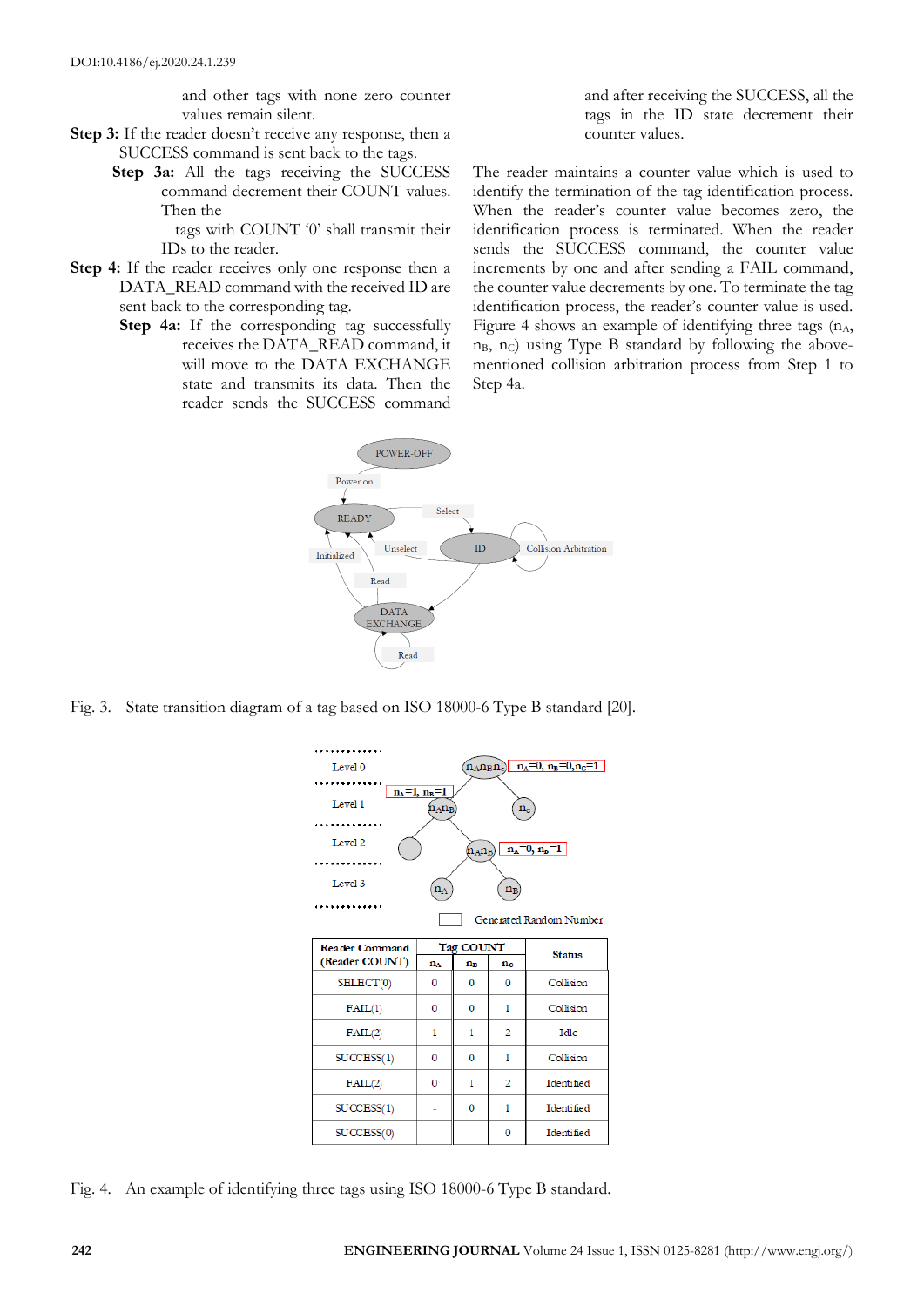# **4. Performance Analysis of BTA and ODT Algorithms**

In this section, we present an analytical model to achieve the optimum achievable system efficiency  $\eta$  of ODT algorithm. Using Eq. (1) the system efficiency is derived for *N* tags with the mean number of timeslots required in ODT algorithm to recognize *N* tags which is  $T_{\text{ODT}}(N)$ .

$$
\eta = \frac{N}{T_{\text{ODT}}(N)}.\tag{1}
$$

As given in [7], the mean number of timeslots desired by the binary tree algorithm with a fair splitting to recognize *N* tags which is  $T_{BTA}$  $(N)$  can be given by

$$
T_{BTA}(N) = 2\left[1 + \sum_{k=1}^{\infty} C(N,k)\right],
$$
 (2)

where  $C(N, k) = \sum_{n=2}^{\infty}$  $\left(\begin{array}{c}1\\1\end{array}\right)$   $\left(1-\frac{1}{2}\right)$  $2^{\sim}$  ) (2 Σ  $\sum_{n=2}^{N}$  $\binom{N}{n}$  $\left(\frac{1}{2^k}\right)^n$  $\left(1-\frac{1}{2^k}\right)^{N-n}$  $\sum_{n=2}^{\infty}$   $\binom{n}{k}$   $\binom{n}{k}$   $\binom{n}{k}$  $C(N,k) = \sum_{n=2}^{N} {N \choose n} \left(\frac{1}{2^k}\right)^n \left(1 - \frac{1}{2^k}\right)^{N-n};\ C(N,k)$ 

represents the mean number of collision slots occur at the *k*th level of binary tree structure with fair splitting

probability of  $\frac{1}{2}$ 1 *k* .

Using an approximated asymptotic expression given in [21], Eq. (2) can be further simplified and presented as Eq. (3). It shows that to identify initially collided two tags  $(N=2)$  using BTA, five average number of timeslots are required including the initially collided slot. For more than

two tags, it is 
$$
\frac{2N}{\ln(2)} - 1
$$
.  

$$
T_{BTA} = \begin{cases} 5 & , N = 2\\ \frac{2N}{\ln(2)} - 1, N > 2 \end{cases}
$$
(3)

Let  $T_{OPT}(N, L)$  denotes the mean number of slots required by ODT algorithm to identify *N* tags which are initialy distributed in a frame with *L* slots. Then,  $T_{OPT}(N, L)$  can be given by:

$$
T_{ODT}(N,L) = L \times \left[ \begin{matrix} B(N,1/L,0) + B(N,1/L,1) + 5 \times B(N,1/L,2) \\ + \sum_{n=3}^{\infty} B(N,1/L,n) \times T_{BTA}(N) \end{matrix} \right].(4)
$$

where  $B(n, p, i) = \binom{n}{i} p^{i} (1-p)^{i}$  $B(n, p, i) = {n \choose i} p^{i} (1-p)^{n-i}.$ 

In ODT tag recognition process, at the earlier stage, the tags are split into *L* sets and the collided slots among these sets are resolved based on binary tree protocol.  $B(N, 1/L, n)$  represents the binomial probability of *n* 

collided tags out of  $N$  tags distribute among  $L$  initial slots. The  $B(N, 1/L, 0)$ ,  $B(N, 1/L, 1)$  and  $B(N, 1/L, 2)$ represent the binomial probability of no tag, one tag and two tags arbitrary select *L* slots respectively. As given in Eq. (3), the average number of slots needed to resolve two tag collision in binary tree is 5, and  $B(N,1/L,2) \times 5$ represents number of slots required to resolve two tags collision out of N tags.  $B(N,1/L,0) + B(N,1/L,1)$ represents the required number of slots for one tag selection or zero out of *N* tags.

By substituting Eq. (3) to Eq. (4), the  $T_{OPT}(N, L)$  can be simplified as given in Eq. (5).

$$
T_{\text{OPT}}(N, L) = \frac{2N}{\ln(2)} - L + 2\left(1 - \frac{1}{L}\right)^{N-2} \tag{5}
$$

$$
\left[\frac{N(N-1)}{2L}\left(3 - \frac{2}{\ln(2)}\right) + L\left(1 - \frac{1}{L}\right)^2 + N\left(1 - \frac{1}{\ln(2)}\right)\left(1 - \frac{1}{L}\right)\right]
$$

In order to discover the required optimum initial frame size in ODT to resolve the collision of any *N* tags with minimum slot consumption, the function  $T_{ODT}(N, L)$ given in Eq. (5) is differentiated with respect to *L* . Let's assume the resulting expression derived after the differentiation equal to zero and further analyze it with  $L = \beta N$ , where  $\beta$  is a constant which represents the ratio of *L* and *N* . Then, for large number of tags, Eq. (5) can be simplified to:

$$
e^{\frac{1}{2}\beta} \left[ \left( 3 - \frac{2}{\ln(2)} \right) \left( \frac{1}{\beta} - 1 \right) \frac{1}{\beta^2} + 2 \left( \frac{1}{\beta} + 1 \right) + \left( 1 - \frac{1}{\ln(2)} \right) \frac{2}{\beta^2} \right] = 1. (6)
$$

Equation (6) can be plotted as shown in Fig. 5, which illustrates the optimum frame sizes *<sup>L</sup>* , resulting into the minimum average number of timeslots in collision resolution for different number of tags. By taking the ratio between the frame size  $L$  and tags, the  $\beta$  value which represent the minimum average number of timeslots, can be calculated. It shows that for large number of tags, the relationship between the frame size *L* and number of tags *N* is  $L = 0.871N$  where  $\beta \approx 0.871$ .

Substituting  $L = 0.871N$  in Eq. (4), Eq. (7) can be derived.

$$
T_{\text{ODT}}(N, L) = 2.3278N + 0.04172. \tag{7}
$$

Using Eq. (1), the system efficiency of ODT algorithm for large number of tags is

$$
\eta_{ODT} \approx \frac{N}{2.3278N} \approx 0.42959. \tag{8}
$$

As given in Eq. (8), the optimal system efficiency of ODT algorithm is 0.42959. The results in this paper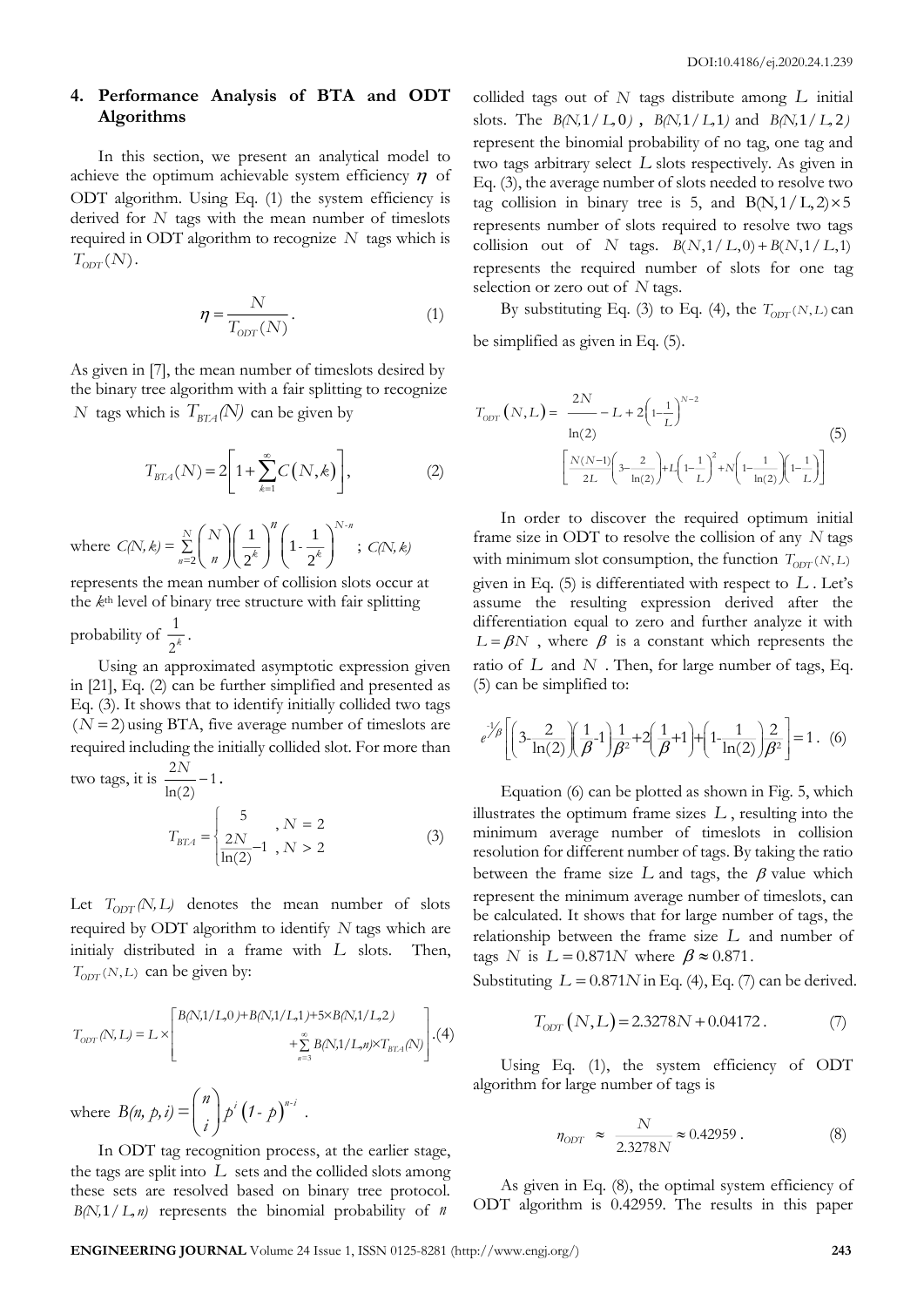provide the confirmation for the results in reference [19] in which the authors derived the optimal efficiency of ODT with the assumption of initial frame size equal to the number of tags in the system. In our work, we obtain the

optimum average efficiency of 0.429 based on the relationship between the initially required frame size and the available number of tags in the system.



Fig. 5. Frame sizes (L) vs.  $T_{OPT}(N, L)$  for different number of N.

#### **5. Simulation Results and Discussion**

In this section, we validate the analytical model given in Section 4 using computer simulation for 2-1000 number of tags ( *N* ). The subsequent impact on the performance of ODT algorithm with different  $\beta$  values for 2-1000 number of tags is evaluated. Furthermore, for binary tree and ODT algorithms, performances are compared using ISO/IEC 18000-6 Type B standard with respect to required average time to identify all the tags. The processes of tags selecting the slots and reader identifying the tags are performed using MATLAB simulator.

Figure 6 shows the achievable system efficiency of ODT algorithm for different number of tags and  $\beta$ values. It confirms that the highest achievable efficiency is derived when  $0.75 \leq \beta < 1$ . For small number of tags ranging from 2 to 10, it is required to have different  $\beta$ values to achieve the highest system efficiency as illustrated in Fig. 6(a). For larger number of tags as shown in Fig. 6(b) and Fig. 6(c), the optimal efficiency can be achieved with  $\beta \approx 0.87$ . Figure 7 illustrates that for number of tags less than 150, there is a rapid change in the ratio of  $L/N$ , while for larger number of tags, it is approximated to 0.8. Therefore, the simulated results support the analytically derived  $\beta$  value in Section 4. As we can see in Fig. 6(a), for  $2 \le N \le 100$  the  $\beta$  value is inconsistent. Therefore, in order to use ODT algorithm in practical RFID applications, a lookup table can be easily derived as given Table 1 for  $2 \le N \le 100$  range of tags. For larger number of tags such as  $N > 100$ , the frame sizes can be computed using  $round(0.871 \times N)$  where  $round(\cdot)$  is used to round the digits to nearest integer.

We analyzed the ODT efficiency for three different  $\beta$  values as given in Fig. 8. The optimal  $\beta$  means that  $\beta$  give the optimum efficiency in ODT algorithm for  $N$ .  $\beta$  = 0.871 indicates the ODT efficiency when the initial frame size L equal to  $0.871N$  as given in Section 4.  $\beta$  = 1 represents that the initial frame size L is equal to number of tags *N* .The curve of  $\beta = 0.871$  is vibrated close to the curve of optimal  $\beta$  confirming that the  $\beta$  = 0.871 gives the ODT optimum efficiency around 42.9% for large  $N$  as given in  $(8)$ . Furthermore, it is justified that the frame size should be lower than the number of tags to achieve the higher system efficiency.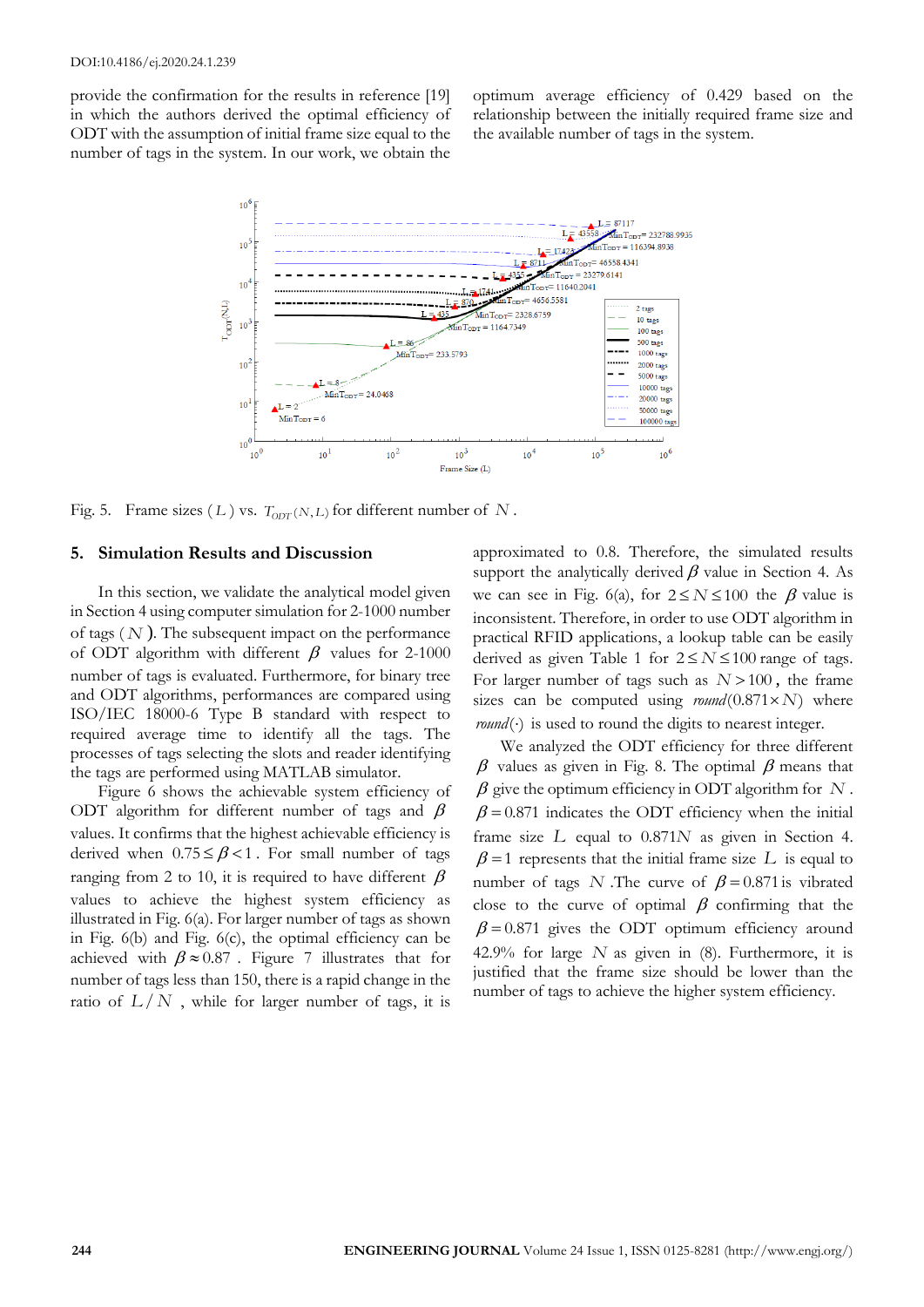

Fig. 6. ODT algorithm efficiency for different  $\beta$ .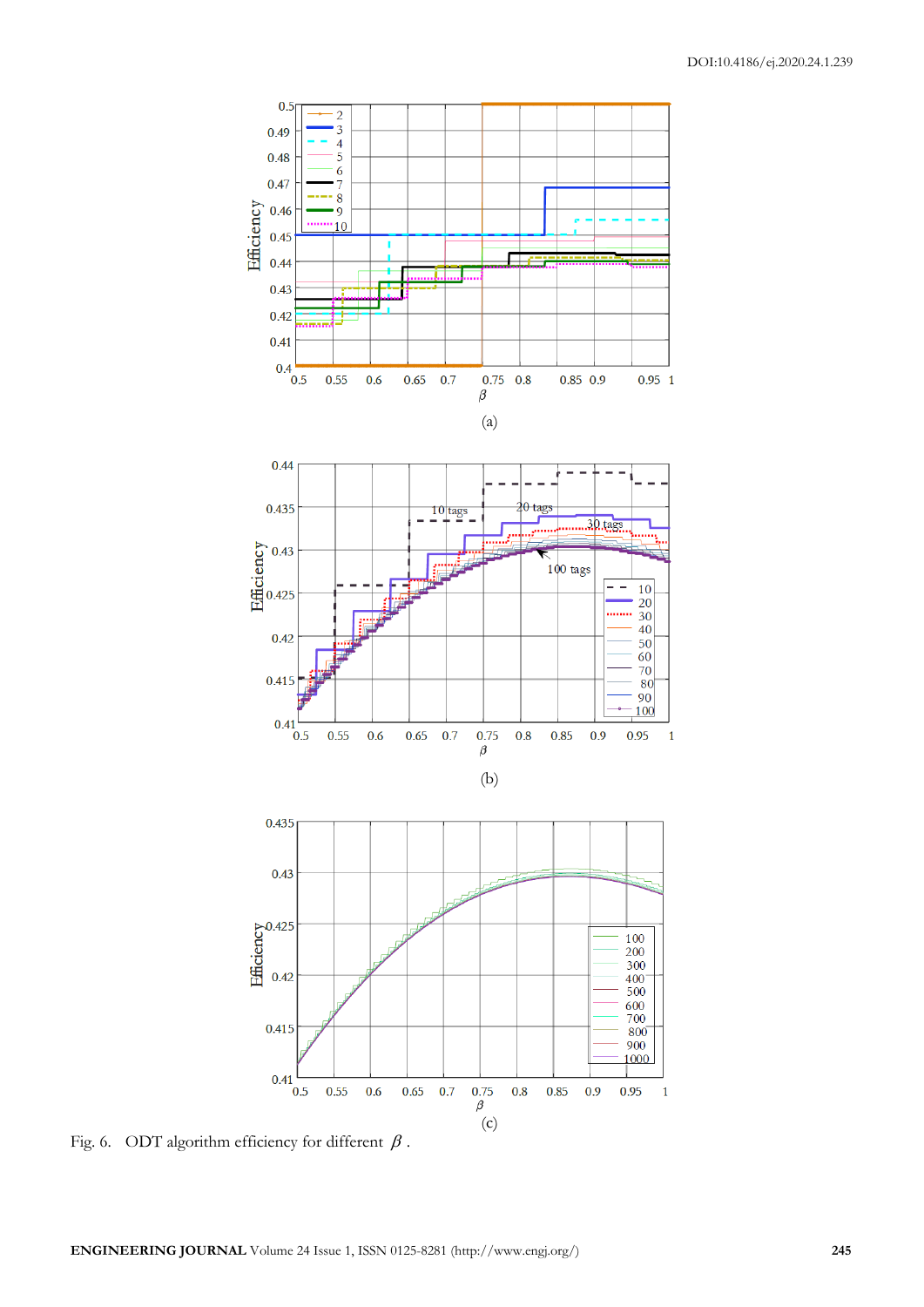

Fig. 7. *L* / *N* for number of tags  $2 \le N \le 1000$ .



Fig. 8. ODT algorithm efficiency for number of tags  $2 \le N \le 1000$ .

|  |  |  |  |  |  |  |  | Table 1. Lookup table with optimal frame sizes for number of tags $1 \le N \le 100$ . |
|--|--|--|--|--|--|--|--|---------------------------------------------------------------------------------------|
|--|--|--|--|--|--|--|--|---------------------------------------------------------------------------------------|

| N                |    | 2  | 3  |    | 5  | 6  |    | 8  | 9  | 10 | 11 | 12 | 13 | 14 | 15 | 16 | 17 | 18 | 19 | 20  |
|------------------|----|----|----|----|----|----|----|----|----|----|----|----|----|----|----|----|----|----|----|-----|
| L                |    | 2  | 3  | 4  | 5  | 6  | 6  |    | 8  | 9  | 10 | 11 | 12 | 12 | 13 | 14 | 15 | 16 | 17 | 18  |
| N                | 21 | 22 | 23 | 24 | 25 | 26 | 27 | 28 | 29 | 30 | 31 | 32 | 33 | 34 | 35 | 36 | 37 | 38 | 39 | 40  |
| L                | 19 | 19 | 20 | 21 | 22 | 23 | 24 | 25 | 26 | 26 | 27 | 28 | 29 | 30 | 31 | 32 | 33 | 33 | 34 | 35  |
| $\boldsymbol{N}$ | 41 | 42 | 43 | 44 | 45 | 46 | 47 | 48 | 49 | 50 | 51 | 52 | 53 | 54 | 55 | 56 | 57 | 58 | 59 | 60  |
| L                | 36 | 37 | 38 | 39 | 39 | 40 | 41 | 42 | 43 | 44 | 45 | 46 | 46 | 47 | 48 | 49 | 50 | 51 | 52 | 53  |
| $\boldsymbol{N}$ | 61 | 62 | 63 | 64 | 65 | 66 | 67 | 68 | 69 | 70 | 71 | 72 | 73 | 74 | 75 | 76 | 77 | 78 | 79 | 80  |
| L                | 53 | 54 | 55 | 56 | 57 | 58 | 59 | 60 | 60 | 61 | 62 | 63 | 64 | 65 | 66 | 66 | 67 | 68 | 69 | 70  |
| $\boldsymbol{N}$ | 81 | 82 | 83 | 84 | 85 | 86 | 87 | 88 | 89 | 90 | 91 | 92 | 93 | 94 | 95 | 96 | 97 | 98 | 99 | 100 |
| L                | 71 | 72 | 73 | 73 | 74 | 75 | 76 |    | 78 | 79 | 80 | 80 | 81 | 82 | 83 | 84 | 85 | 86 | 87 | 87  |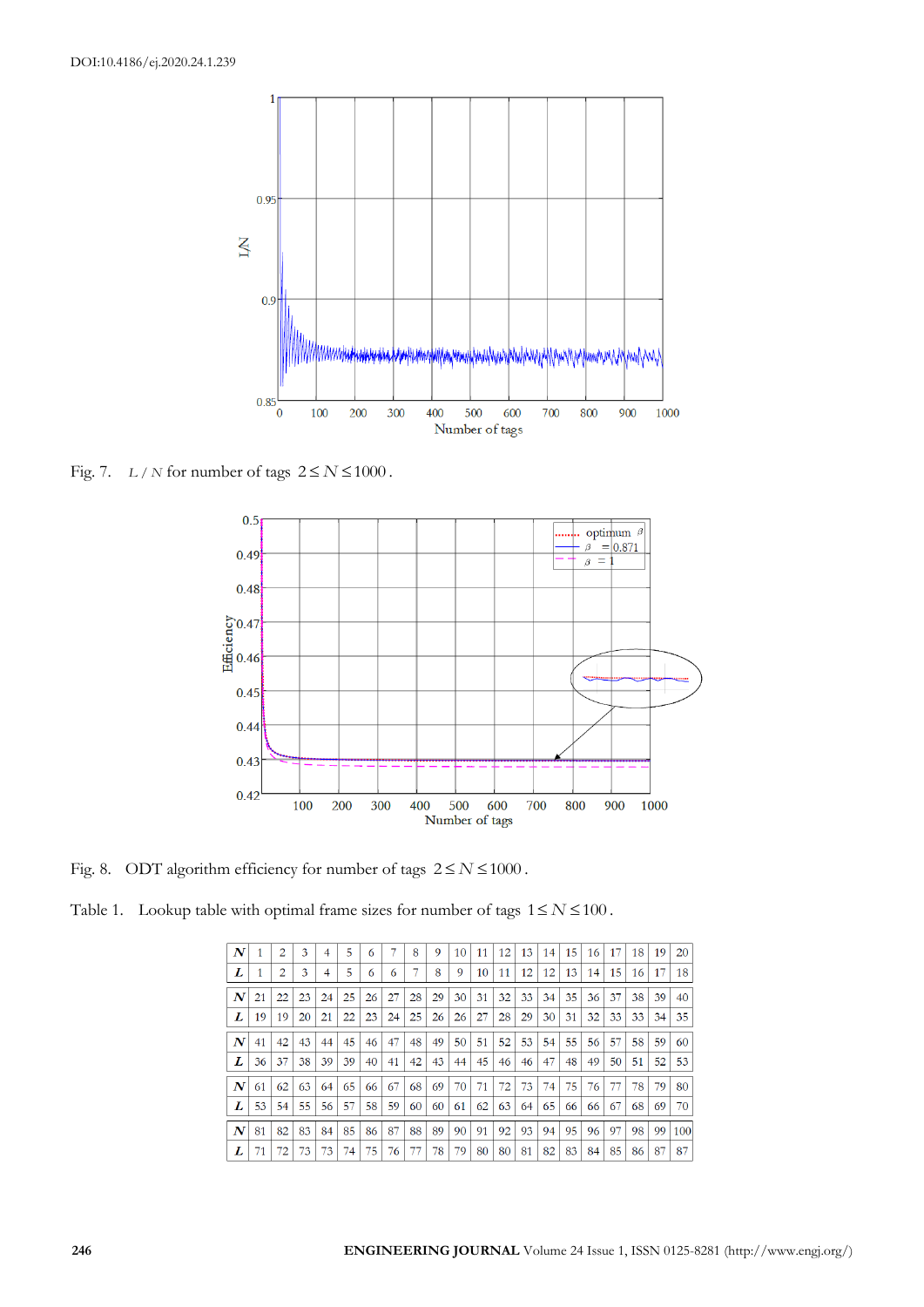Additionally, the performance of BTA and ODT algorithms in terms of the tag-identification time in seconds is being evaluated using ISO/IEC 18000-6 Type B standard as given in [22]. We consider the data rate between reader and tag is 40 kbps and reader wait for 16 bits of Quite field for tags response. Tags wait for reader commands during Preamble Detection field of 400µs. The timing values given in Table 2 are being utilize where the tag identification time is calculated based on the number

of reader commands and tag responses in bits and multiply it with the data rates of both reader to tag and tag to reader [20]. As depicted in Fig. 9, the ODT algorithm has a higher identification speed than the BTA algorithm. However, the given results for ODT algorithm assume the perfect condition in which the number of tags in the system is known. Therefore, the depicted ODT algorithm results in Fig. 9 are satisfied only with a good estimator.

Table 2 Time for processing one node based on Type B standard [22].

|                                      | Collision | One tag reply | −ءا1⊸ |
|--------------------------------------|-----------|---------------|-------|
| Time for processing<br>one node (ms) |           |               |       |



Fig. 9. Average identification for different number of tags  $2 \le N \le 1000$  using Type B standard.

## **6. Conclusion**

In this paper, we theoretically analyzed the relationship between the frame size and the number of tags for the ODT algorithm. The theoretical values are in good agreement with the simulation results. The results confirm that to achieve the optimum efficiency in the ODT algorithm, the initial frame size should be less than the number of tags. Furthermore, the multiplicative factor of  $\beta$  is identified for different ranges of tags and for a small number of tags, it shows a rapid change while for a large number of tags, it becomes constant around 0.871. Therefore, for a small number of tags, we have introduced a lookup table with optimum frame sizes to be used in practical RFID applications. Further, it confirms that the ODT algorithm can apply to the type B RFID systems with a good tag estimator for fast tag identification.

### **Acknowledgement**

We thank Ratchadapisek Somphot Fund for Postdoctoral Fellowship, Chulalongkorn University for the research support.

## **References**

- [1] P. H. Cole, L. H. Turner, Z. Hu, and D. C. Ranasinghe, "The next generation of RFID technology," in *Unique Radio Innovation for the 21st Century: Building Scalable and Global RFID Networks*, D. C. Ranasinghe, Q. Z. Sheng, and S. Zeadally, Eds. Berlin, Heidelberg: Springer Berlin Heidelberg, 2011, pp. 3-23.
- [2] J. L. Massey, "Collision-resolution algorithms and random-access communications," in *Multi-User Communication Systems*. Springer, 1981, pp. 73-137.
- [3] S. Nakpeerayuth, L. Wuttisittikulkij, P. Vanichchanunt, W. Srichavengsup, N. Wattanamongkhol, R. Annur, M. Saadi, K.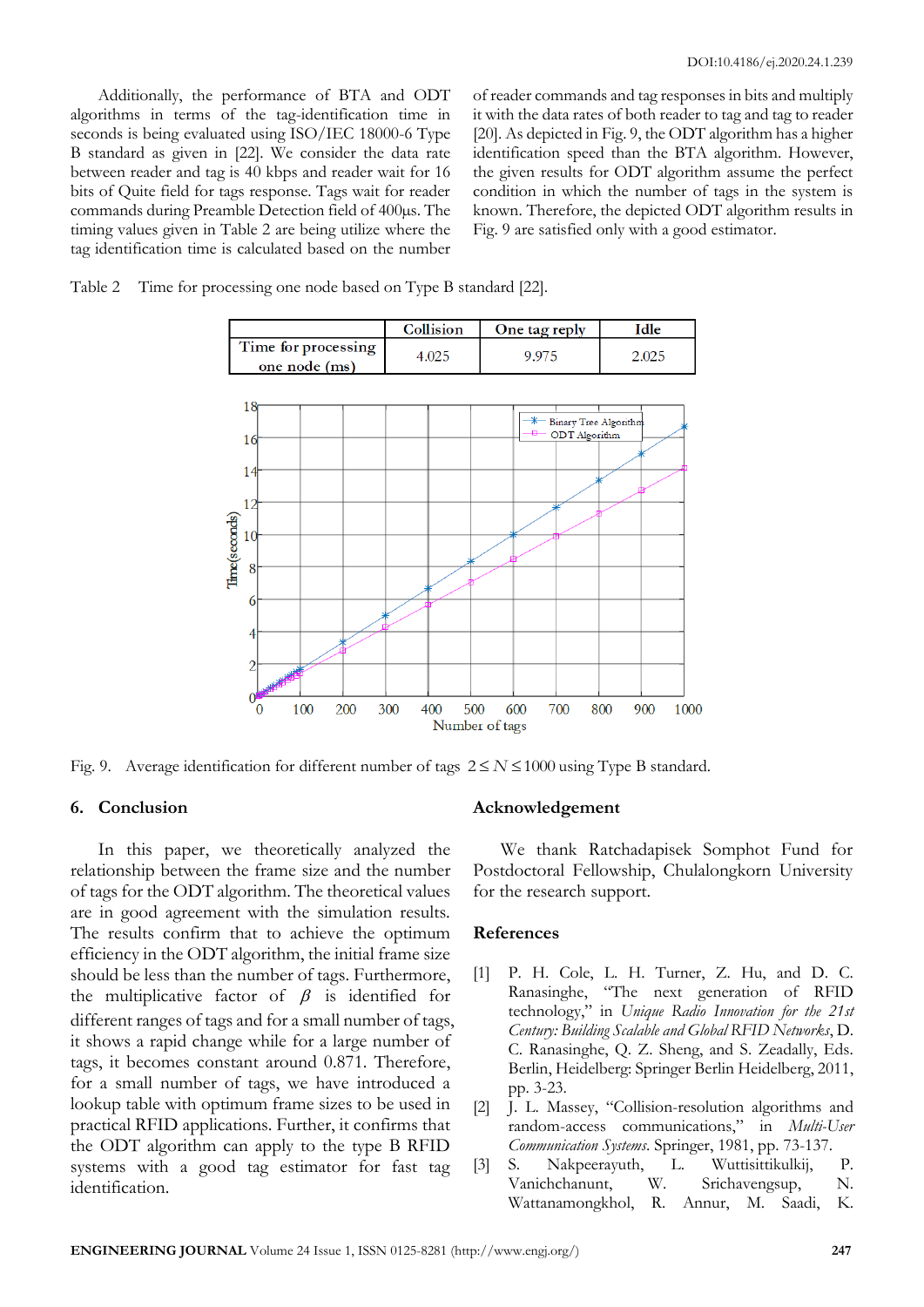Wannakong, and S. Siwamogsatham, "Efficient medium access control protocols for broadband wireless communications," in *Advanced Trends in Wireless Communications*. InTech, 2011, p. 353.

- [4] D. K. Klair, K. W. Chin, and R. Raad, "A survey and tutorial of RFID anti-collision protocols," *IEEE Communications Surveys & Tutorials*, vol. 12, no. 3, pp. 400-421.
- [5] Z. Tang and Y. He, "Research of multi-access and anti-collision protocols in RFID systems," in *International Workshop on Anti-Counterfeiting, Security and Identification (ASID)*, Xiamen, Fujian, 2007 pp. 377- 380, 2007.
- [6] D.-H. Shih, P.-L. Sun, D. C. Yen, and S.-M. Huang, "Taxonomy and survey of RFID anti-collision protocols," *Computer Communications*, vol. 29, no. 11, pp. 2150-2166, 2006.
- [7] S. K. Wijayasekara, S. Nakpeerayuth, R. Annur, W. Srichavengsup, K. Sandrasegaran, H. Y. Hsieh, and L. Wuttisittikulkij, "A collision resolution algorithm for RFID using modified dynamic tree with Bayesian tag estimation," *IEEE Communications Letters*, vol. 22, no. 11, pp. 2238-2241, Nov. 2018.
- [8] S. Wijayasekara, A. Robithoh, P. Sasithong, P. Vanichchanunt, S. Nakpeerayuth, and L. Wuttisittikulkij, "A reduced complexity of Vahedi's tag estimation method for DFSA," *Engineering Journal*, vol. 21, no. 6, pp. 111-125, Oct. 2017.
- [9] N. Abramson, "THE ALOHA SYSTEM: Another alternative for computer communications," in *The Proceedings of the November 17-19, 1970, Fall Joint Computer Conference*, Houston, Texas, 1970, pp. 281- 285.
- [10] L. G. Roberts, "ALOHA packet system with and without slots and capture," *Computer Communications Review*, vol. 5, no. 2, pp. 28-42, April 1975.
- [11] F. Schoute, "Dynamic frame length ALOHA," *IEEE Transactions on Communications*, vol. 31, no. 4, pp. 565-568, 1983.
- [12] J. Su, Z. Sheng, D. Hong, and G. Wen, "An effective frame breaking policy for dynamic framed slotted Aloha in RFID," *IEEE Communications Letters*, vol. 20, no. 4, pp. 692-695, 2016.
- [13] Y. Chen, J. Su, and W. Yi, "An efficient and easy-toimplement tag identification algorithm for UHF RFID systems," *IEEE Communications Letters*, vol. 21, no. 7, pp. 1509-1512, July 2017.
- [14] J. Su, Z. Sheng, and L. Xie, "A collision-tolerantbased anti-collision algorithm for large scale RFID system," vol. 21, no. 7, pp. 1517-1520, July 2017.
- [15] J. Capetanakis, "Tree algorithms for packet broadcast channels," *IEEE Transactions on Information Theory*, vol. 25, no. 5, pp. 505-515, 1979.
- [16] J. Capetanakis, "Generalized TDMA: The multiaccessing tree protocol," *IEEE Transactions on Communications*, vol. 27, no. 10, pp. 1476-1484, 1979.
- [17] P. Mathys and P. Flajolet, "Q-ary collision resolution algorithms in random-access systems with free or blocked channel access," *IEEE Transactions on Information Theory*, vol. 31, no. 2, pp. 217-243, 1985.
- [18] Y. C. Lai, L. Y. Hsiao, and B. S. Lin, "Optimal slot assignment for binary tracking tree protocol in RFID tag identification," *IEEE/ACM Transactions on Networking*, vol. 23, no. 1, pp. 255-268, Feb. 2015.
- [19] H. Wu, Y. Zeng, J. Feng, and Y. Gu, "Binary tree slotted ALOHA for passive RFID tag anticollision," *IEEE Transactions on Parallel and Distributed Systems*, vol. 24, no. 1, pp. 19-31, 2013.
- [20] *Information Technology Radio-frequency Identification for Item Management-Part 6: Parameters for Air Interface Communications at 860 MHz to 960 MHz*, ISO-IEC 18000-6, 2004.
- [21] F. Borgonovo and M. Cesana, "ARPA: An arbitration protocol based on advanced channel feedback for radio frequency identification," in *2008 IEEE International Conference on Wireless and Mobile Computing, Networking and Communications*, 2008, pp. 178-183.
- [22] D. K. Kwon, W.-J. Kim, and H.-N. Kim, "Improvement of Anti-Collision Performance for the ISO 18000-6 Type B RFID System," *IEICE Transactions on Communications*, vol. 90, no. 8, pp. 2120- 2125, 2007.



**Sanika K. Wijyasekara** received her B.Sc. degree in Information Technology specialized in Computer Systems and Networking from Sri Lanka Institute of Information Technology, Sri Lanka, in 2010 and the M.Sc. degree from the Asian Institute of Technology , Thailand, in 2012. She has obtained her Ph.D. degree from Department of Electrical Engineering, Chulalongkorn University, Bangkok, Thailand, in 2019. During 2018 to 2019 she was a research visiting student with the Mobile Networks and Wireless Communications (TONIC) Research Group at National Taiwan University, Taiwan.